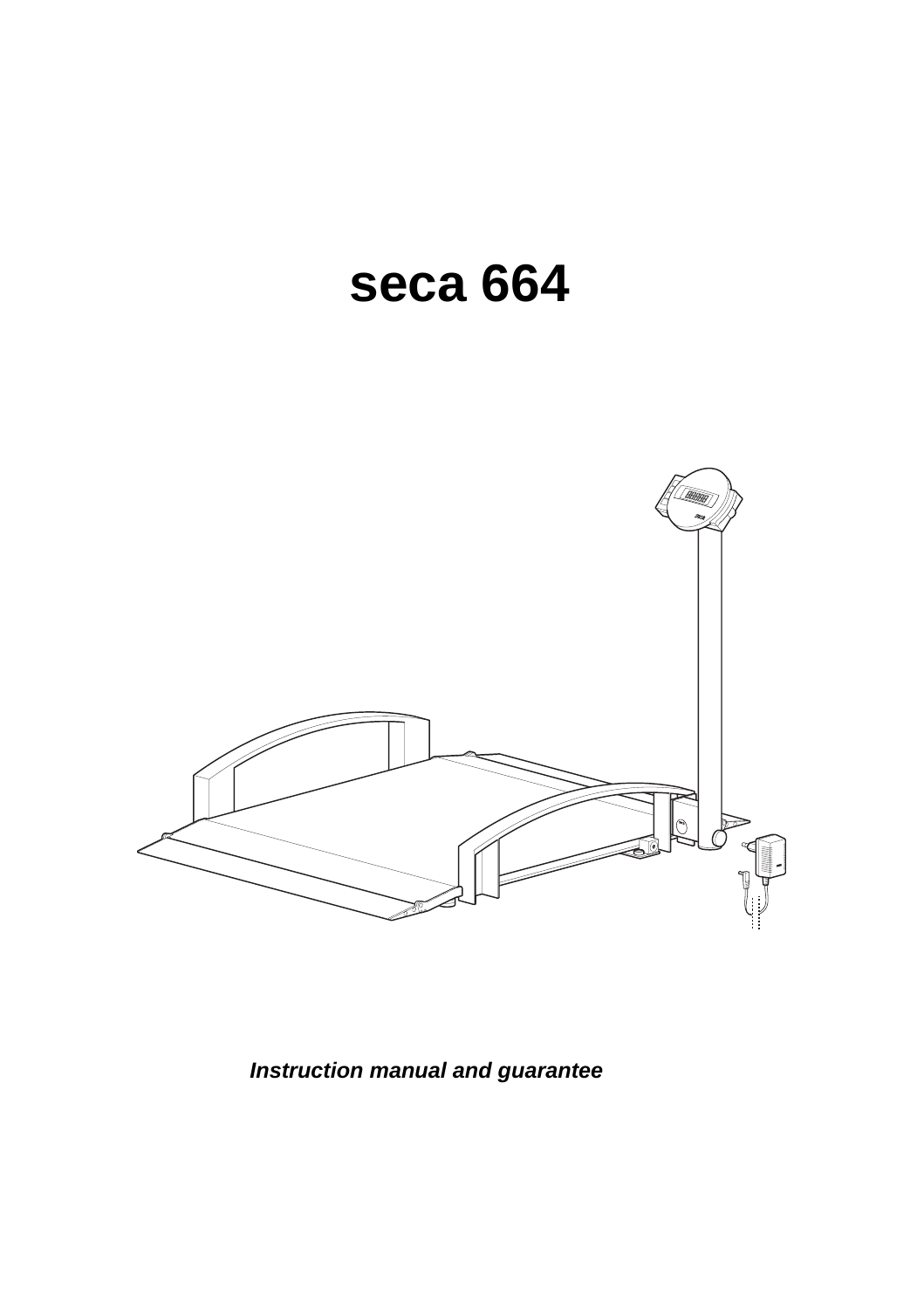# **1. Congratulations!**

In the *seca 664* electronic wheelchair scale, you have purchased a high-precision yet sturdy piece of equipment.

seca has been putting its experience at the service of health for over 150 years now, and as market leader in many countries of the world, is always setting new standards with its innovative developments for weighing and measuring.

In accordance with national regulations, the *seca 664* electronic wheelchair scale is used primarily in hospitals, doctors' surgeries and in-patient nursing facilities.

The weight display can be switched between kilogrammes (kg), pounds (lbs) and stones (sts). Weight is determined within a few seconds.

The pre-Tare function allows you to store the weights of three types of wheelchair. This weight is automatically deducted in the weighing operation.

The two fold-away ramps allow the wheelchair-user to get on and off in comfort.

The fold-away column allows the scale to be stored upright to save space.

The scale is of a very sturdy construction and will give you long and loyal service. It is easy to operate and the large display is easy to read.

The *seca 664* can be moved on castors and its low power consumption combined with its rechargeable batteries mean it will provide long, mobile service.

# **2. Safety**

Before using the new scale, please take a little time to read the following safety instructions.

- Follow the instructions in the instructions for use.
- Keep the operating instructions and the declaration of conformity in a safe place.
- Do not drop the scale or subject it to violent shocks.
- Lay the scale carefully in its position for use.
- Secure the scale so that it does not fall over when stored in the upright position.
- When moving the scale in the upright position, ensure that it does not fall over.
- Be sure to use only the seca mains unit supplied. Before plugging the mains unit into a socket, check that the mains voltage indicated on the mains unit matches local mains voltage.
- When using the scale with a mains unit, ensure that the supply cable is routed in such a way as to exclude any type of tripping hazard.
- Have repairs carried out only by authorised persons.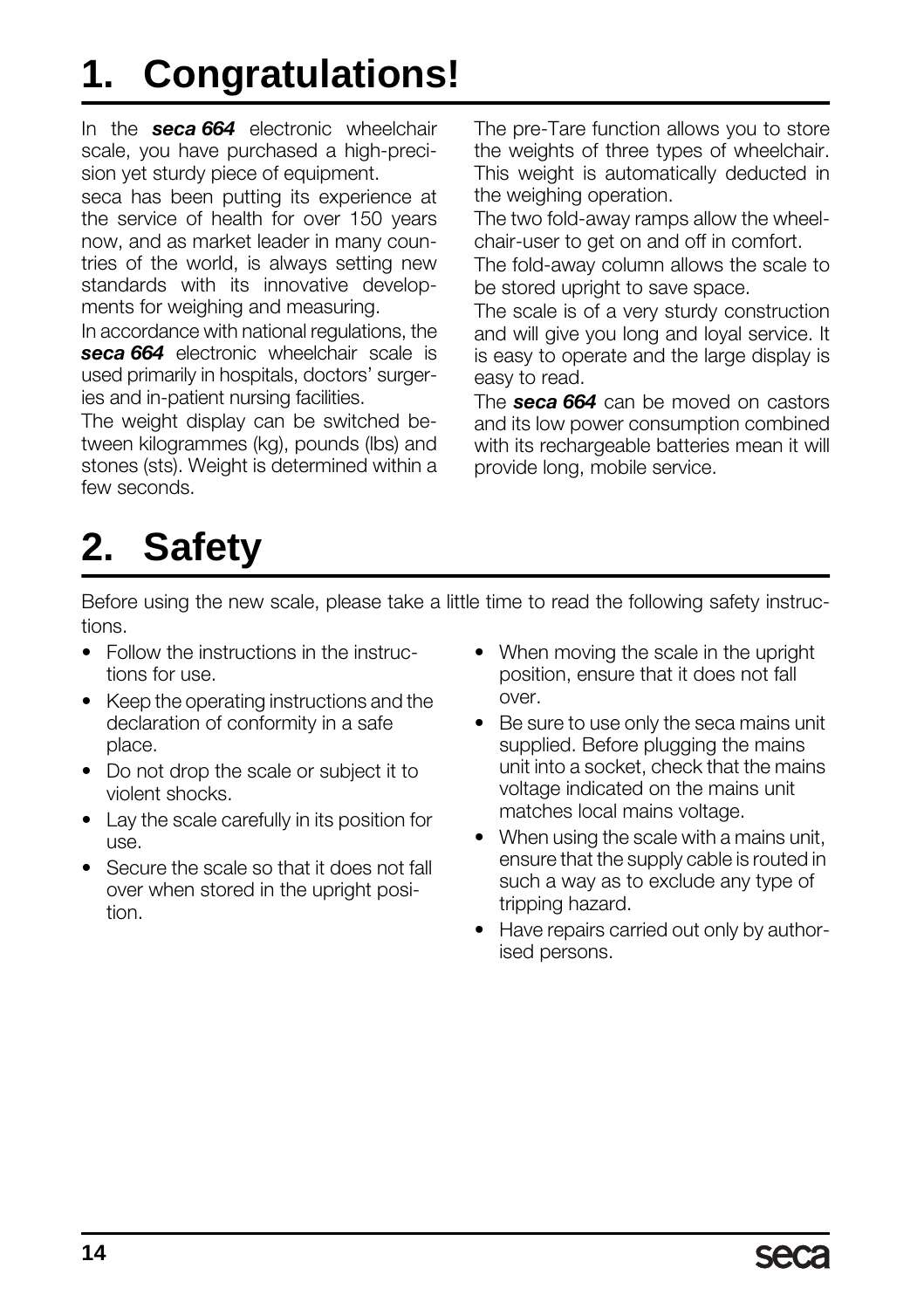### **Unpacking**

– Remove the packaging and place the scale on a firm, level surface.

The scope of supply includes:

- Weighing platform
- Column with display head
- 2 mounting screws
- 2 serrated lock washers
- 1 Allen key
- 1 screwdriver
- 1 seca mains unit
- 1 set of operating instructions

### **Fitting the column**

The column and display head are fitted to the weighing platform.

– Guide the connecting cable through the opening.



- Place the column at the intended point at the end of the rail and tighten up the screws.
- Now connect the battery pack.

## **Connecting battery pack**

- Carefully get the scale upright so that the base of the scale is accessible.
- Connect the connecting cable from the column to the electronics box.
- Undo the screws of the battery compartment and take off the cover.
- Connect the plug contacts to the battery pack inside.
- Close the cover and then turn the scale back up the right way.

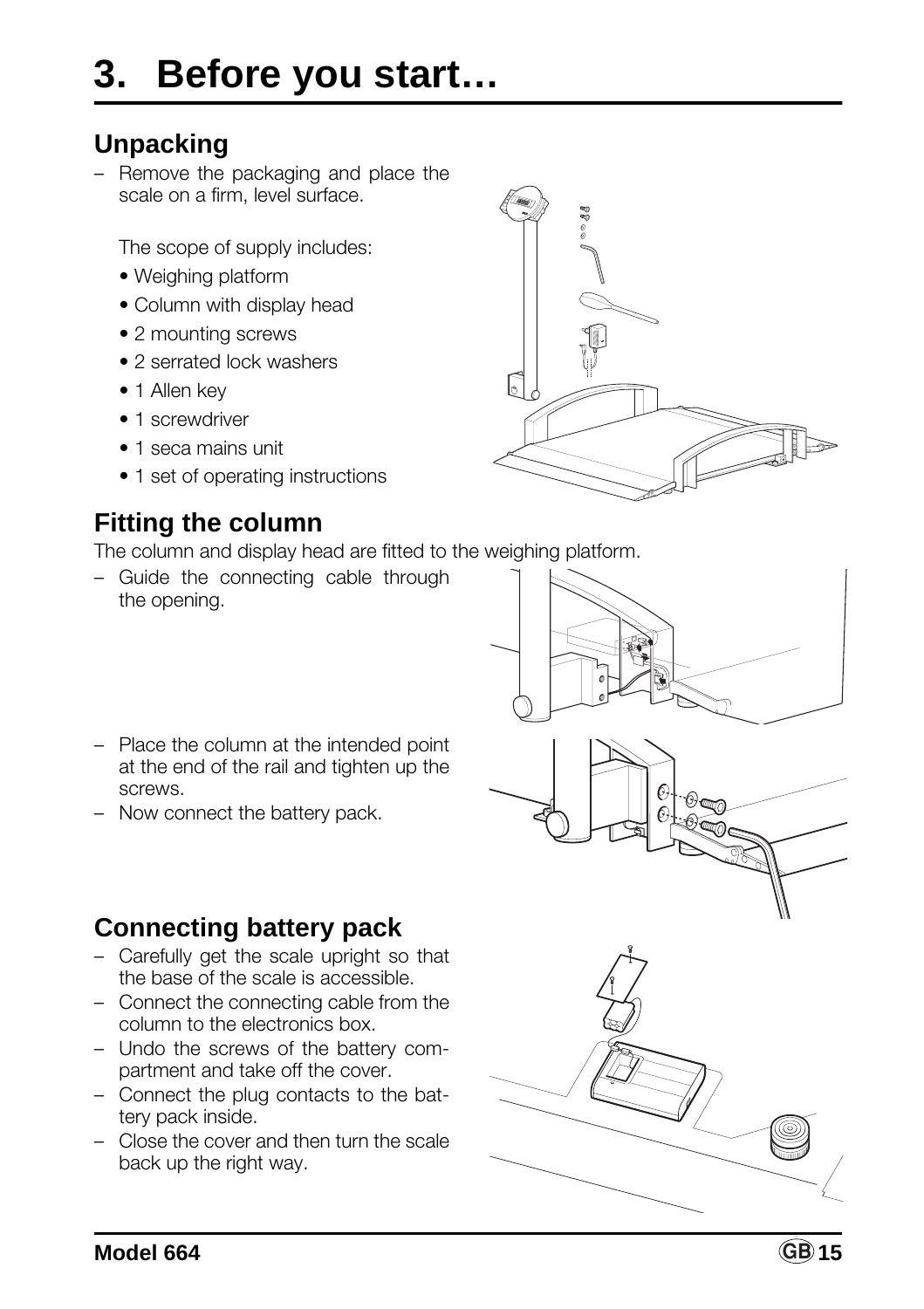### **Power supply**

The scale is powered by a mains unit and by a rechargeable batterie. The scale works independently of the mains, which is very handy for mobile use.

The LC display and the evaluation electronics have a low power consumption – 2,000 weighing operations can be performed with a fully charged battery. Once battery voltage is no longer adequate, the battery symbol  $\Box$  first appears in the display to indicate that battery power is dropping. If the batterie is not charged, battery voltage will ultimately not be adequate for error-free measuring. In this case,  $bR$ the appears in the display and weighing is no longer possible.

The rechargeable batterie is charged by the mains unit supplied. For this purpose, the mains unit needs to be connected to the mains for at least 24 hours.



# **4. Setting up and aligning the scale**

- Place the scale on a level surface.
- Fold the column upwards. Secure the column by tightening up the knurled screw.
- Undo the locknuts using the four foot screws.
- Align the scale by undoing the foot screws. The air bubble in the spirit level must be right in the centre of the circle.
- Then re-tighten the locknuts.
- Fold down the ramps required.
- Ensure that only the feet of the scale are in contact with the floor. The scale may not be in contact at any other point.





#### **Important!**

**The alignment of the base of the scale must be checked and corrected if necessary every time the location of the scale is changed.**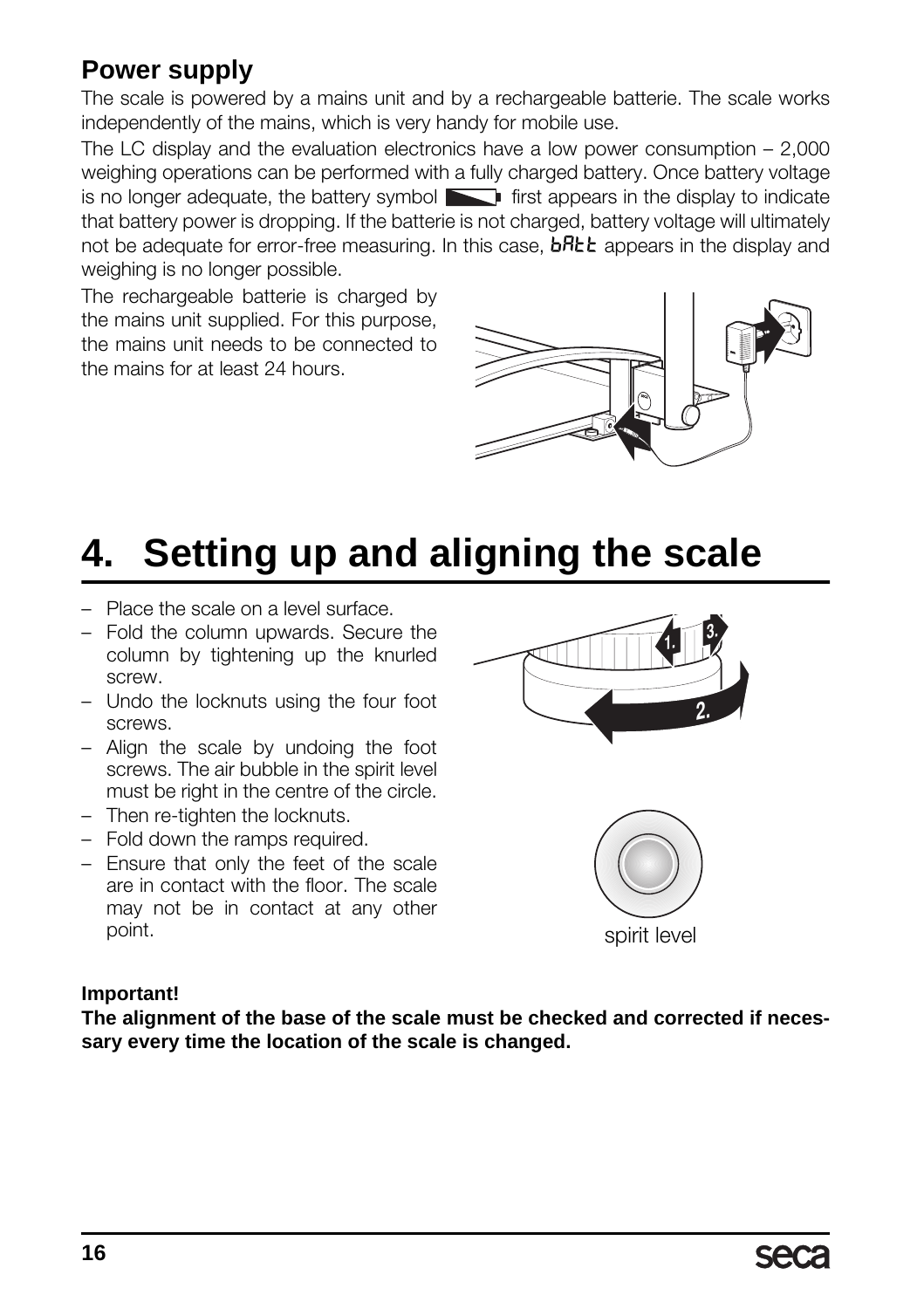# **5. Operation**

### **Controls and displays**

The controls and the display are on the display head on the column..

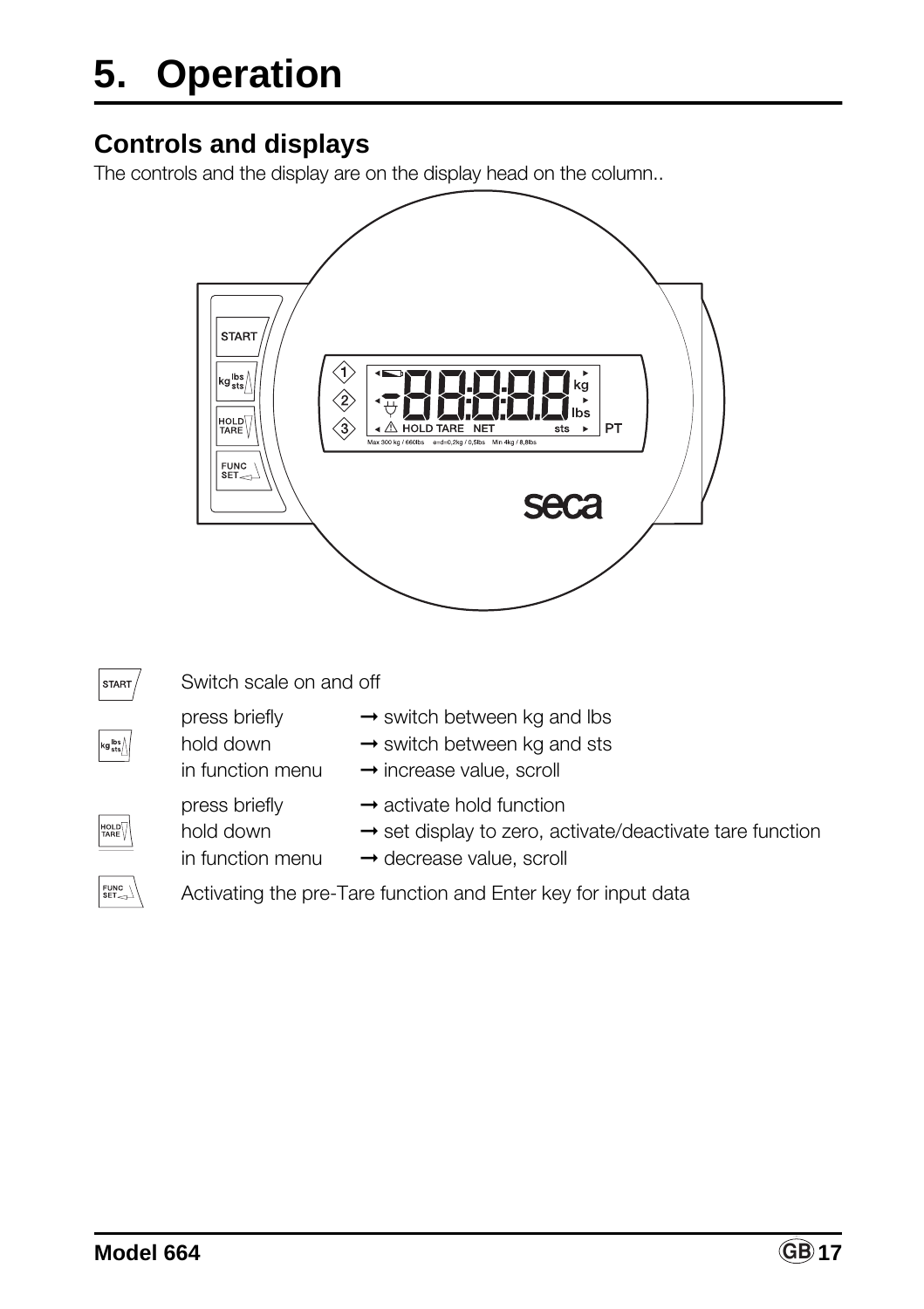# **Correct weighing**

### – Press the Start key.

SECR, 8.8.8.8.8. and 0.00 appear consecutively in the display. The scale is then automatically set to zero and ready to use

- If necessary, switch the weight display (see page 18).
- Move your chair onto the scale and keep still.
- Read the weighing result off the digital display.
- If a load greater than 300 kg or 660 lbs is placed on the scale,  $5E^{p}$  appears in the display.
- To switch off the scale, press the Start key again.





# **Switching the weight display**

The weight display can be switched between kilogrammes (kg) and pounds (lbs) or between kilogrammes (kg) and stones (sts).

STAR<sup>T</sup>

- Switch on the scale using the green Start key. Weight is initially displayed in the last setting selected.
- To switch the weight display between kilogrammes and pounds, press the **kg/lbs/sts** key.

The **kg** or **lbs** display lights up.

- To switch weight display between pounds and stones, hold down the **kg/lbs/sts** key for approx. 2 seconds.
- The **lbs** or **sts** display lights up.

## **Automatic switch-off/economy mode**

The scale automatically detects whether it is being operated on rechargeable batteries alone or whether it is connected to the mains.

- With rechargeable battery operation: automatic shut-down after 5 minutes.
- With mains operation: shut-down only via keypad.



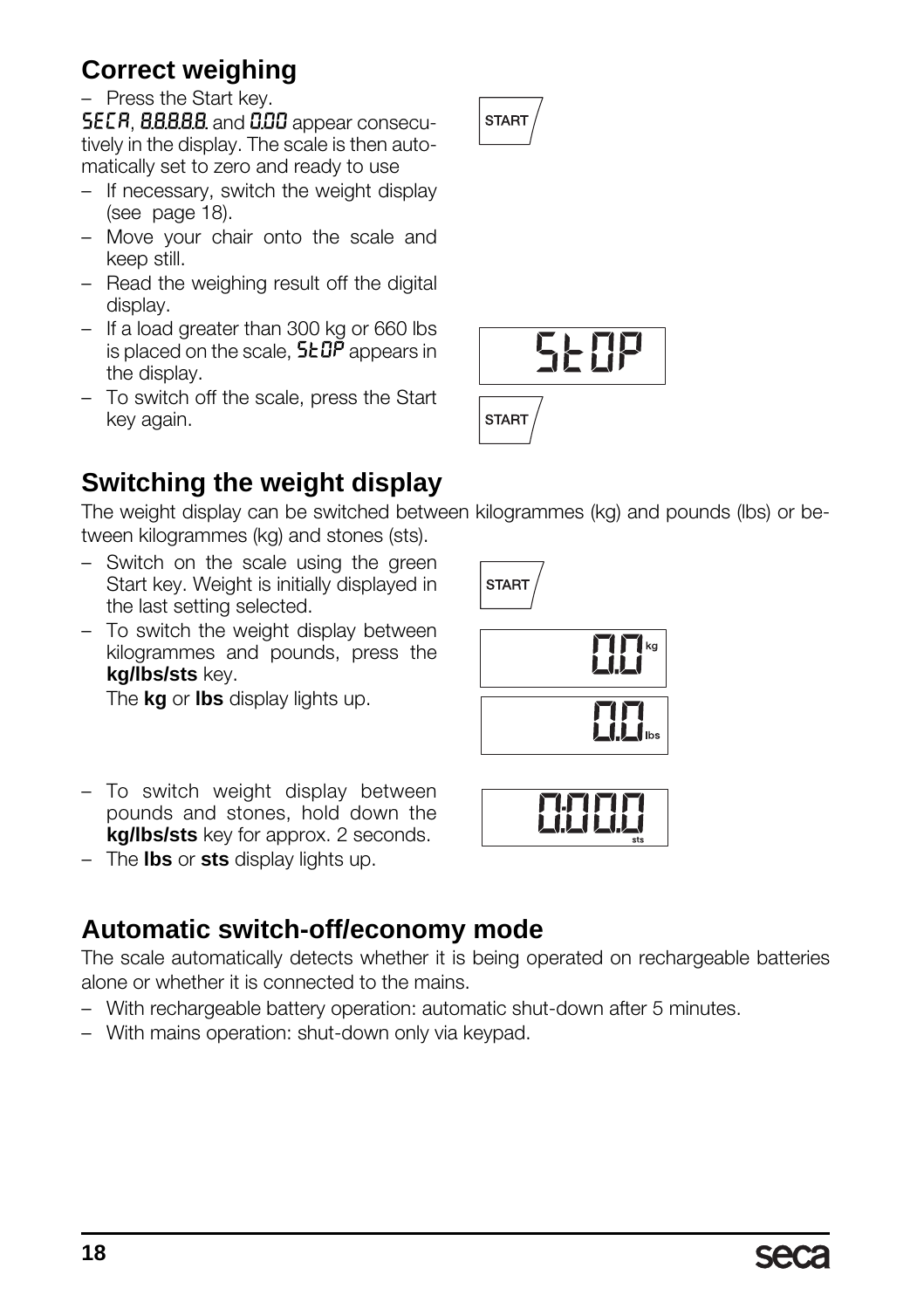## **Taring weight display (TARE)**

The Tare function is very useful if an additional weight, e.g. that of a wheelchair, is to be ignored for weighing purposes.

Proceed as follows:

- Press the green Start key.
- First place the additional weight (e.g. the wheelchair) on the scale and activate the Tare function by pressing and holding the **HOLD/TARE** key.

The display is reset to zero.  $0.0$  appears in the display. The note "NET" appears.

– Now move the patient and the wheelchair previously weighed onto the scale.

The scale determines the patient's weight. You can now perform as many weighing operations as you like.

- Hold the key down again to deactivate the Tare function; the scale is then back in normal weighing mode and the tare value has been erased.
- The tare value is likewise erased by the scale being switched off.

### **Store weight value (HOLD)**

You can also continue displaying the weight determined once the load has been removed. This makes it possible to look after a patient first, before having to note the weight.

– Press the **HOLD/TARE** key whilst the load is on the scale.

"HOLD" appears in the digital display. The value is stored until the scale switches off automatically.

– The HOLD function can be switched off by pressing the **HOLD** key again.

**0.0** appears in the display if the scale has no load on it, otherwise the current weight. The "HOLD" display vanishes.

| $\triangle$ HOLD |  |
|------------------|--|
| HOLD<br>TARE     |  |

#### **Note: The HOLD and TARE functions can also be used simultaneously.**









но∟р∏ TARE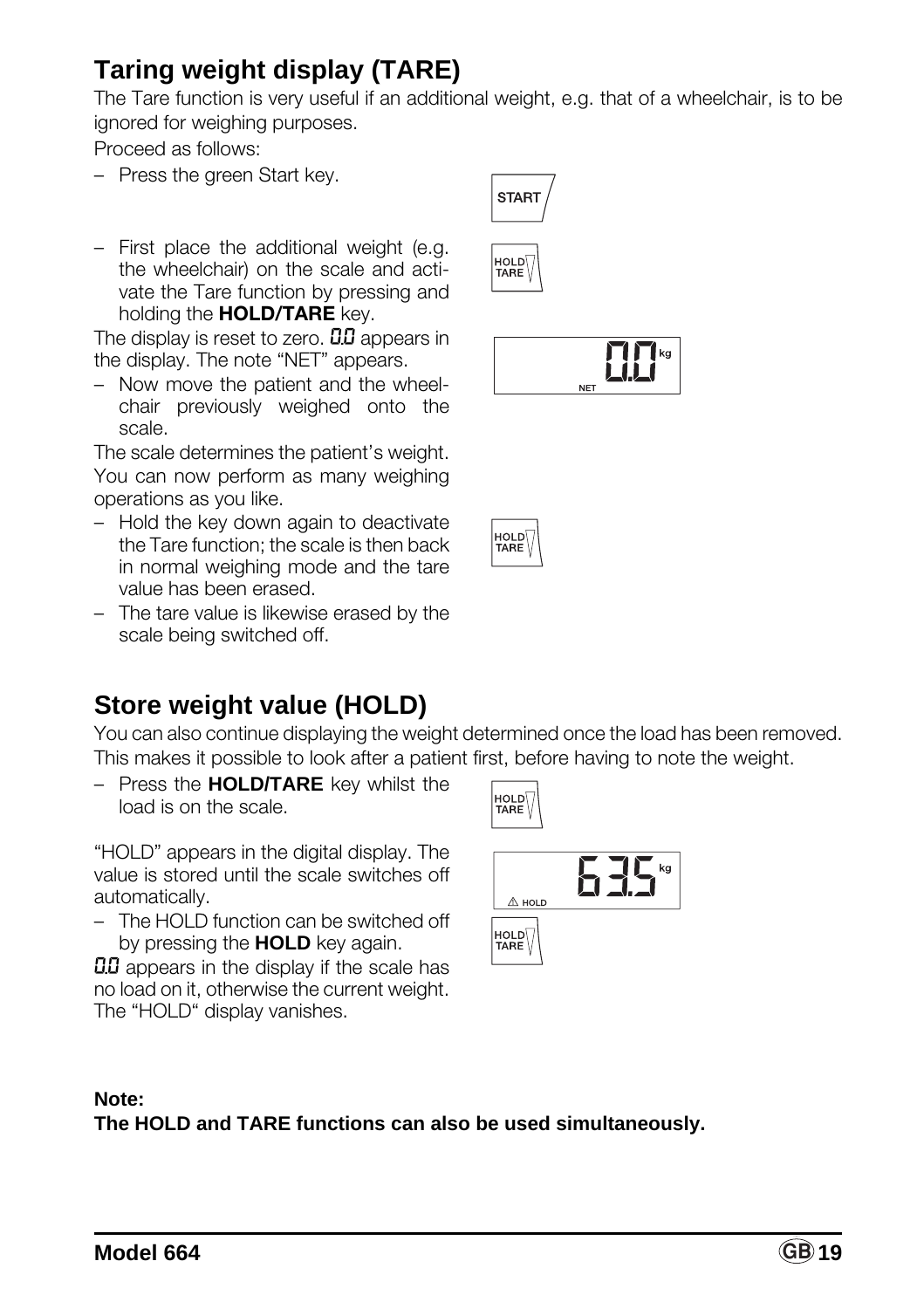### **Weighing with pre-Tare**

If the pre-Tare function is activated, a stored weight value is deducted from the currently measured weight. This function is useful, for example, if the weight of a wheelchair is not to be displayed.

Three different tare weights (wheelchair weights) can be stored.

– Press the Start key.

**SECR, 8.8.8.8.8.** and 0.00. appear consecutively in the display. After that, the scale is automatically set to zero and ready for operation.

– Press the **FUNC** key. The last function used appears in the display.

An arrow on the left-hand side of the display indicates which memory is set.

- Use the arrow keys to select the desired memory for storing the additional weight or where a weight may already be stored.
- Then press **FUNC.** In the display you will see the tare value from the memory.
- You can use the arrow keys to adjust the value in increments according to the graduations displayed.
- Once the correct value is set, press the **FUNC** key again.

The pre-Tare function is now activated.

- Move onto the scale in the wheelchair associated with that memory. Read the weighing result off the digital display.
- Press an arrow key if you would like to see the current weight value briefly.
- To return to normal weighing mode, press the **FUNC** key.
- To switch off the scale, press the Start key again.

**Tip: note weight and the memory in which the weight is stored on your wheelchairs.**







kg lbs<br><sup>kg</sup>sts≀





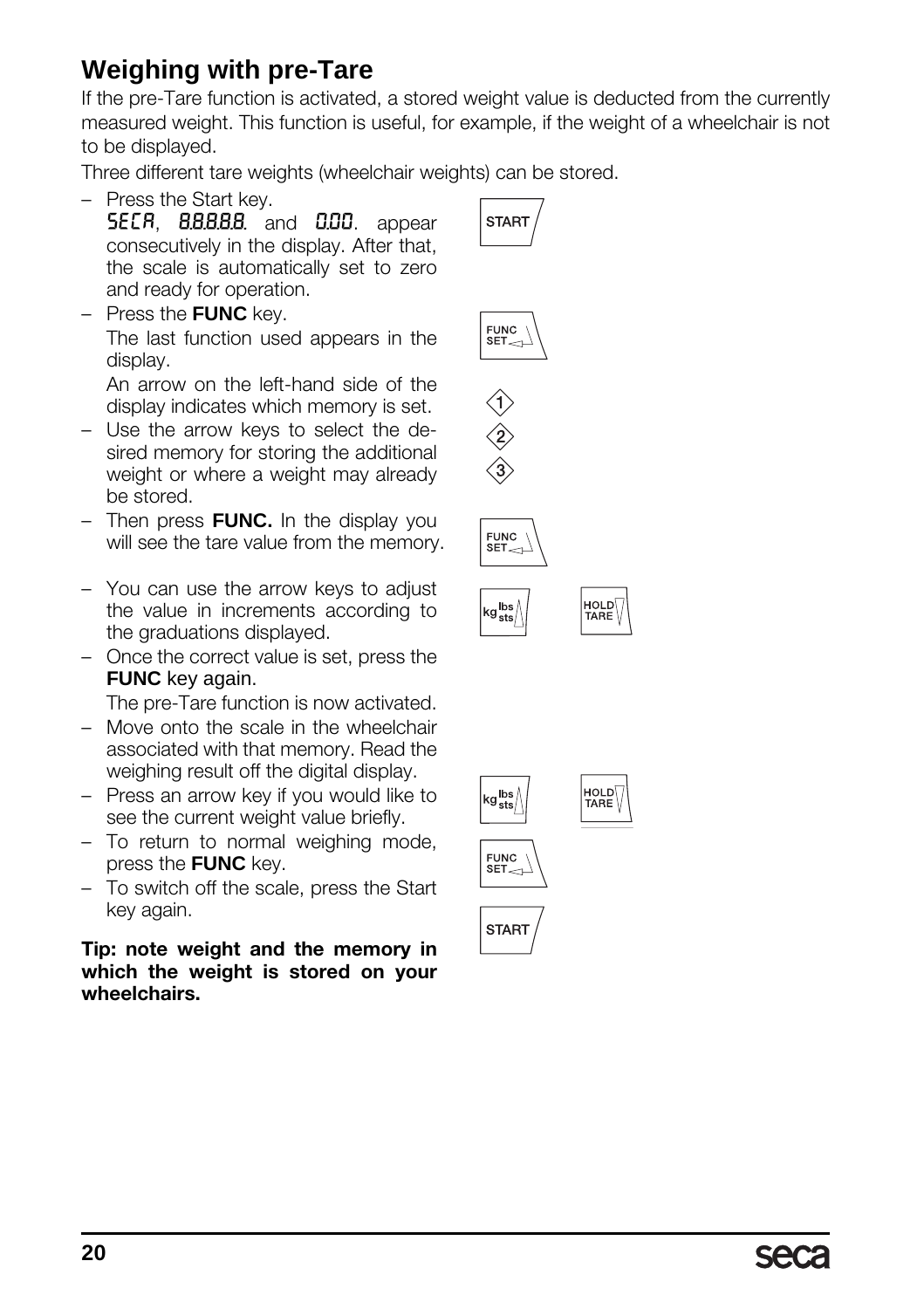The scale can be stored upright to save space.

- Undo the knurled nut on the hinge of the column.
- Pull out the knurled screw and fold over the column.
- Re-engage the knurled screw.
- You can now prop the scale up on the column.
- The scale can now be moved.

The scale can be placed on the bottom rail for **short-term** storage. Secure the scale so that it does not fall over when stored in the upright position.

# **7. Cleaning**

Clean the rubber surface and the housing as required using a domestic cleaning agent or commercially-available disinfectant. Follow the manufacturer's instructions.

Under no circumstances use abrasive or acid cleaners, white spirit, benzene or the like for cleaning. Such substances can damage the high-quality surfaces.

# **Setting damping**

Damping is useful for reducing weight determination malfunctions (due to patient movements, for example). The stronger the damping, the more slowly the weight display reacts. You can set damping to suit requirements.

– Press the **FUNC** key and keep it depressed for 2 seconds.

**FIL** and the current setting appear in the display:

- $0 =$  slight damping
	- $\rightarrow$  fast determination of weight
- $1 =$  average damping
	- ➞ normal determination of weight
- $2 =$  strong damping
	- $\rightarrow$  slow determination of weight
- Press an arrow key if you want to change the set value.
- Press the **FUNC** key again to store the displayed value. The scale is then back in normal weighing mode.

**The settings are retained even once the scale is switched off.**

# **6. Storing the scale**

F



**FUNC** יטוש<br>SET

kglbs<br>kg<sub>sts</sub>

**FUNC** SFT.

HOLD<sup>Í</sup><br>TARE

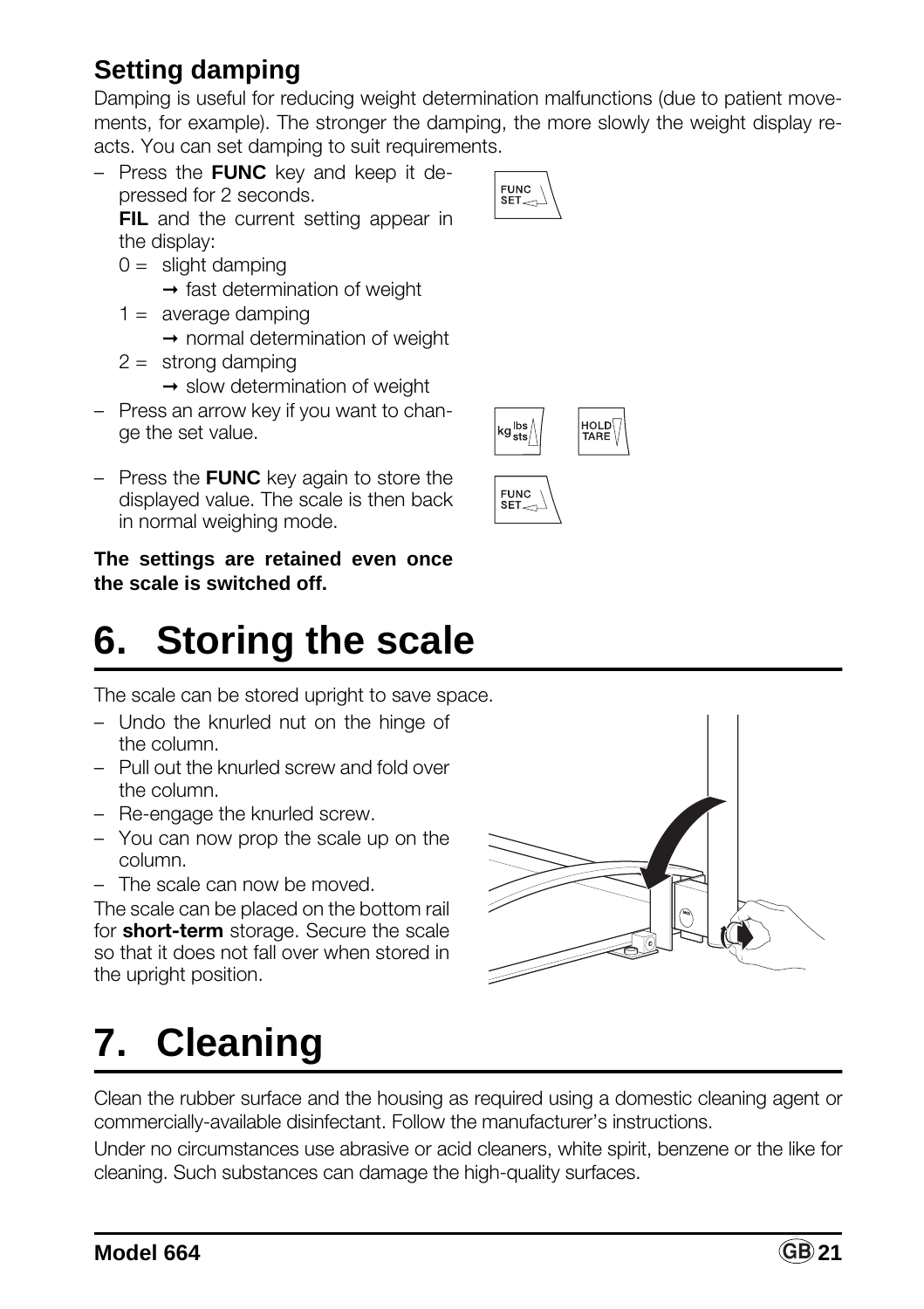# **8. What do I do if…**

#### **… no weight display comes on?**

- Is the scale switched on?
- Check the mains connection and the connection of the battery pack
- Is the plug contact on the scale correctly connected?
- Is the plug contact for connecting the display to the scale correctly connected?

#### **…** 0.0 **does not appear before the weighing operation?**

– Press the Start key again – there must not be any load on the scale – and only its feet should be in contact with the floor.

#### **… one segment is illuminated constantly or not at all?**

– The relevant segment has a fault. Inform Servicing.

### **… the display shows ?**

– Battery voltage is dropping. Charge the rechargeable batteries in the next few days.

#### **... bRtt** appears in the display?

– The rechargeable battery is so severely discharged that weighing is no longer possible. Recharge the battery.

### **…** St0p **appears in the display?**

– Maximum load has been exceeded.

#### **… the display flashes?**

- If you have just activated the Hold or Tare function, please wait until the scale has detected a steady weight value. The display will then stop flashing.
- If there has been no activation of a function beforehand, remove the load from the scale and wait until  $0.0$  is displayed, then weigh again.

### **... the display LENP appears?**

– The ambient temperature of the scale is too high or too low. Place the scale in an ambient temperature between  $+10$  °C and  $+40$  °C. Wait about 15 minutes for the scale to adapt to the ambient temperature and then weigh again.

#### **… the display** E **and a number appear?**

– Switch off the scale with the Start key and start the scale again. The scale will then work normally again.

If this is not the case, interrupt the power supply by briefly removing the rechargeable battery. If this measure is equally unsuccessful, inform the Service department.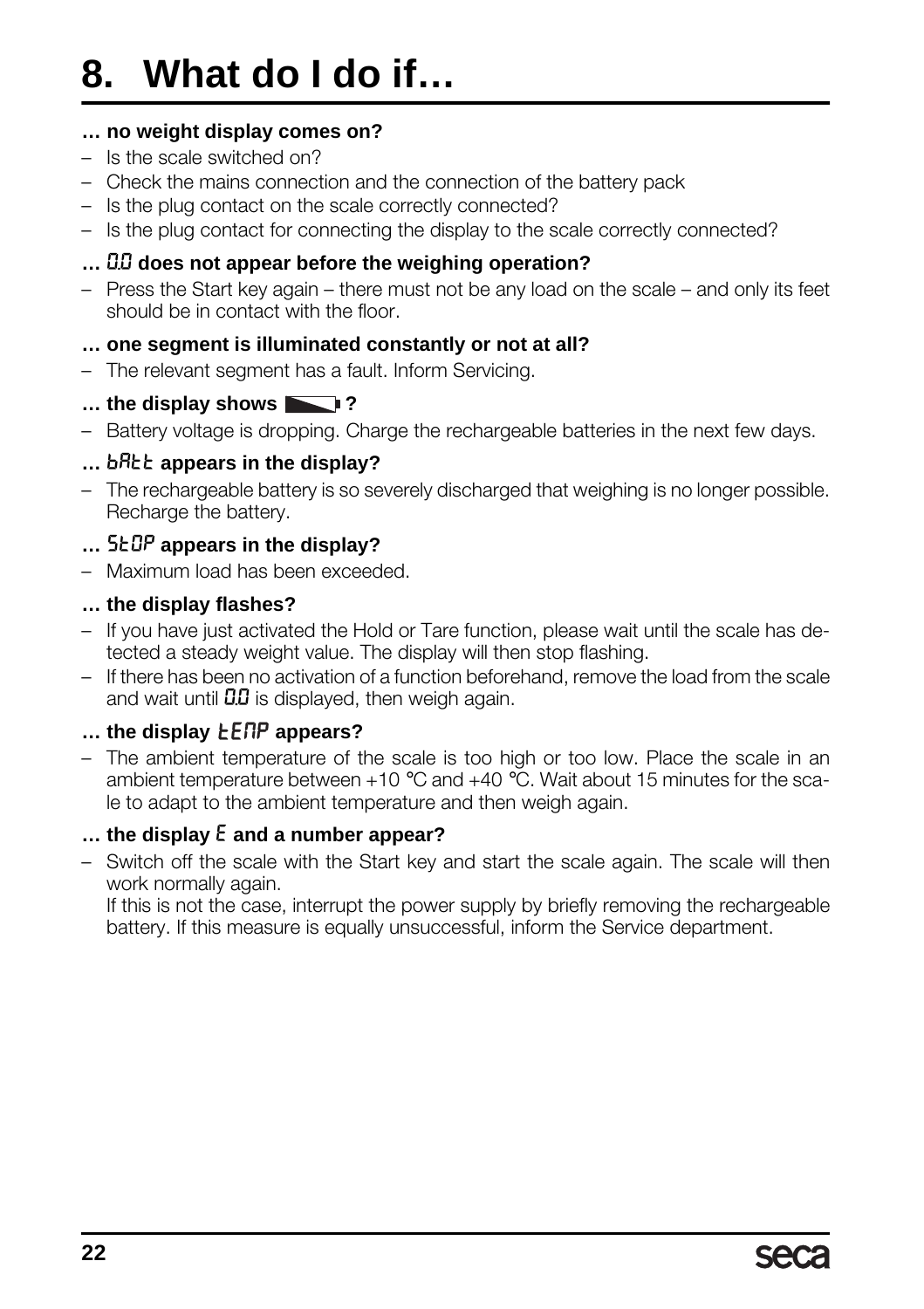# **9. Maintenance**

Your seca scale leaves the factory with an accuracy greater than  $\pm$  0.15 %. To ensure that this degree of accuracy is maintained, the product must be carefully set up and regularly serviced. Depending on frequency of use, we recommend servicing at intervals of 3 to 5 years. Please note that a qualified servicing agent should be used for this. If you are in doubt, seca Customer Service will give you more information.

# **10. Technical data**

### **Dimensions: (width, length, height)**

Scale in position for use, ramps folded out: 1102 x 1150 x 911 mm Scale in position for use, ramps folded away: 1102 x 985 x 911 mm Scale in upright position: 193 x 986 x 1102 mm

**Temperature range**  $+10 \degree C$  to  $+40 \degree C$ 

*seca 664*, **no. 1321 009 / -109**

**Graduations** 100 g / 0.2 lbs

*seca 664***, no. 1321 139 (USA)**

**Weight approx.** 30,3 kg **Accuracy** greater than  $\pm$  0,15 %

**Weighing range** 0 to 300 kg / 0 to 660 lbs / 0 to 47 sts

**Weighing range** 0 to 660 lbs / 0 to 300 kg **Graduations** 0.1 lbs / 100 g

**Colour** silver grey/black

**Power supply: Power supply: mains unit and built-in rechargeable** battery pack

# **11. Spare parts and accessorie**

### **Power supply**

### **Model-dependent mains unit:**

Description: plug-in mains unit 230 V~/50 Hz/12 V=/130 mA seca spare part no. 68-32-10-252

Designation: USA mains unit 120 V~/60 Hz/12 V=/150 mA seca spare part no.: 68-32-10-259 Designation: convertible desk-top mains unit 115 V~/230 V~/50 Hz/9 V=/350 mA seca spare part no.: 68-32-10-243

### **Rechargeable batteries:**

Description: pack of 6 rechargeable batteries, NiMH seca spare part no.: 68-22-12-721